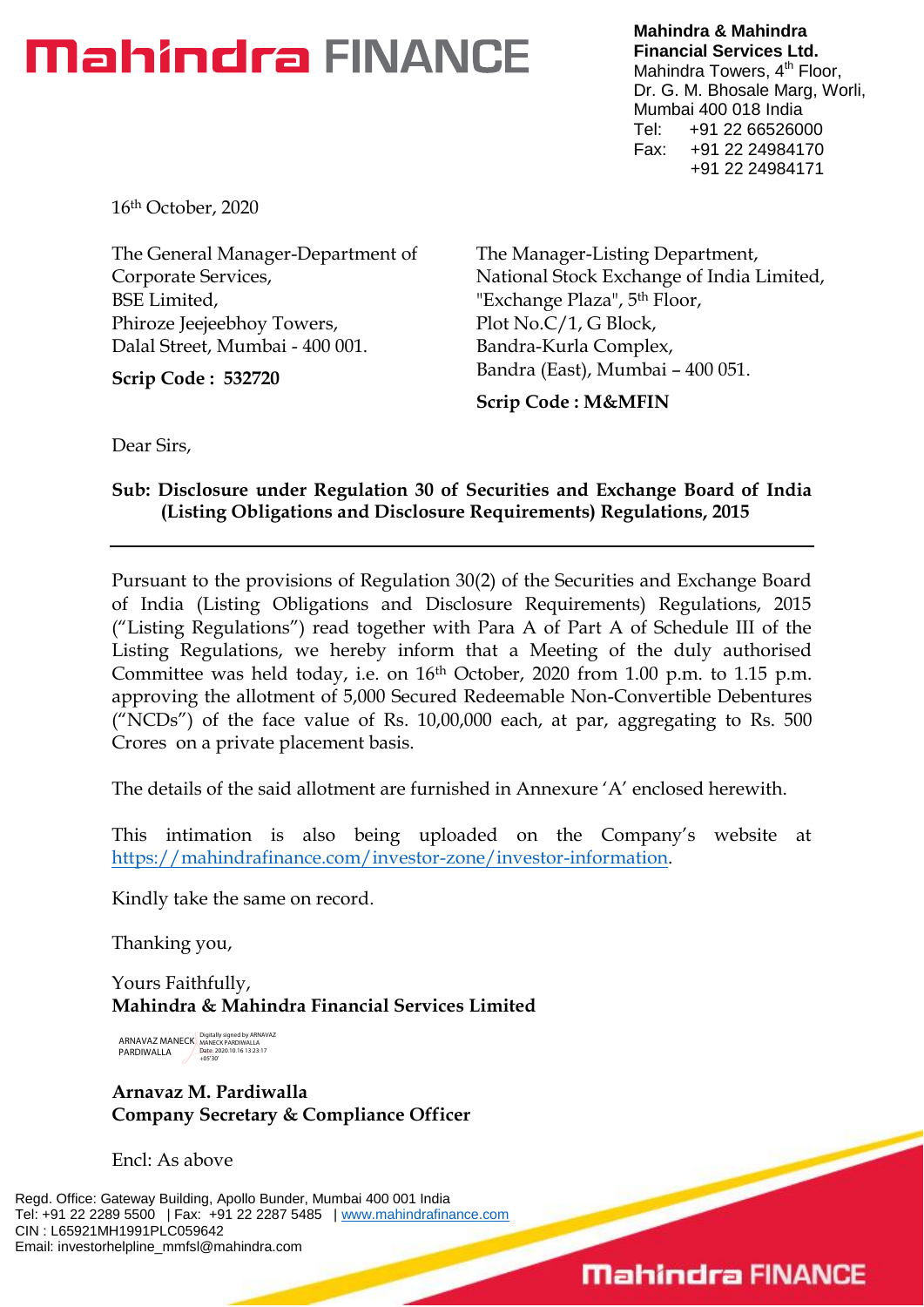# **Mahindra FINANCE**

### **Annexure 'A'**

| <b>Issuance of Debt Securities</b> |                                                                                                                                                                                                     |                            |                                                                                                                                                                                                                                              |  |  |
|------------------------------------|-----------------------------------------------------------------------------------------------------------------------------------------------------------------------------------------------------|----------------------------|----------------------------------------------------------------------------------------------------------------------------------------------------------------------------------------------------------------------------------------------|--|--|
| Sr. No.                            | <b>Requirements of disclosure</b>                                                                                                                                                                   |                            | <b>Details</b>                                                                                                                                                                                                                               |  |  |
| (i)                                | Size of the issue                                                                                                                                                                                   |                            | Series AO2020 - Rs.500 crores                                                                                                                                                                                                                |  |  |
| (ii)                               | Type of issuance                                                                                                                                                                                    | $\vdots$                   | <b>Private Placement</b>                                                                                                                                                                                                                     |  |  |
| (iii)                              | Whether proposed<br>to<br>be<br>listed?<br>If yes, name of the stock<br>exchange(s)                                                                                                                 |                            | Yes<br>Wholesale Debt Market Segment of BSE<br>Limited.                                                                                                                                                                                      |  |  |
| (iv)                               | Tenure of the instrument                                                                                                                                                                            |                            | 3 years from the Deemed date of allotment                                                                                                                                                                                                    |  |  |
|                                    | Deemed date of allotment and                                                                                                                                                                        |                            | 16th October, 2020                                                                                                                                                                                                                           |  |  |
|                                    | Date of maturity                                                                                                                                                                                    | $\ddot{\cdot}$             | 16th October, 2023                                                                                                                                                                                                                           |  |  |
| (v)                                | Coupon/interest offered                                                                                                                                                                             |                            | 5.72% p.a.                                                                                                                                                                                                                                   |  |  |
|                                    | Schedule of payment<br>of 1<br>Coupon/interest<br>and<br>principal                                                                                                                                  | $\overline{\phantom{a}}$ : | 16 <sup>th</sup> October<br>2021,<br>Annually <i>i.e.</i><br>16 <sup>th</sup> October 2022 and on maturity i.e.<br>16th October, 2023.                                                                                                       |  |  |
| (vi)                               | Charge/Security,<br>if<br>any,<br>created over the assets                                                                                                                                           |                            | Debentures shall be secured by way of<br>charge in<br>favour<br>exclusive<br>the<br>of<br>Debenture Trustee on present and/or<br>receivables<br>under<br>Loan<br>future<br>contracts/Hire Purchase/Lease,<br>owned<br>Assets and Book debts. |  |  |
| (vii)                              | Special rights/ interest/<br>privileges attached to<br>the<br>instruments<br>and<br>changes<br>thereof                                                                                              |                            | Nil                                                                                                                                                                                                                                          |  |  |
| (viii)                             | Delay in<br>$\sigma f$<br>payment<br>interest/principal amount for<br>a period of more than three<br>months from the due date or<br>default<br>in<br>payment<br><sub>of</sub><br>interest/principal |                            | N.A.                                                                                                                                                                                                                                         |  |  |